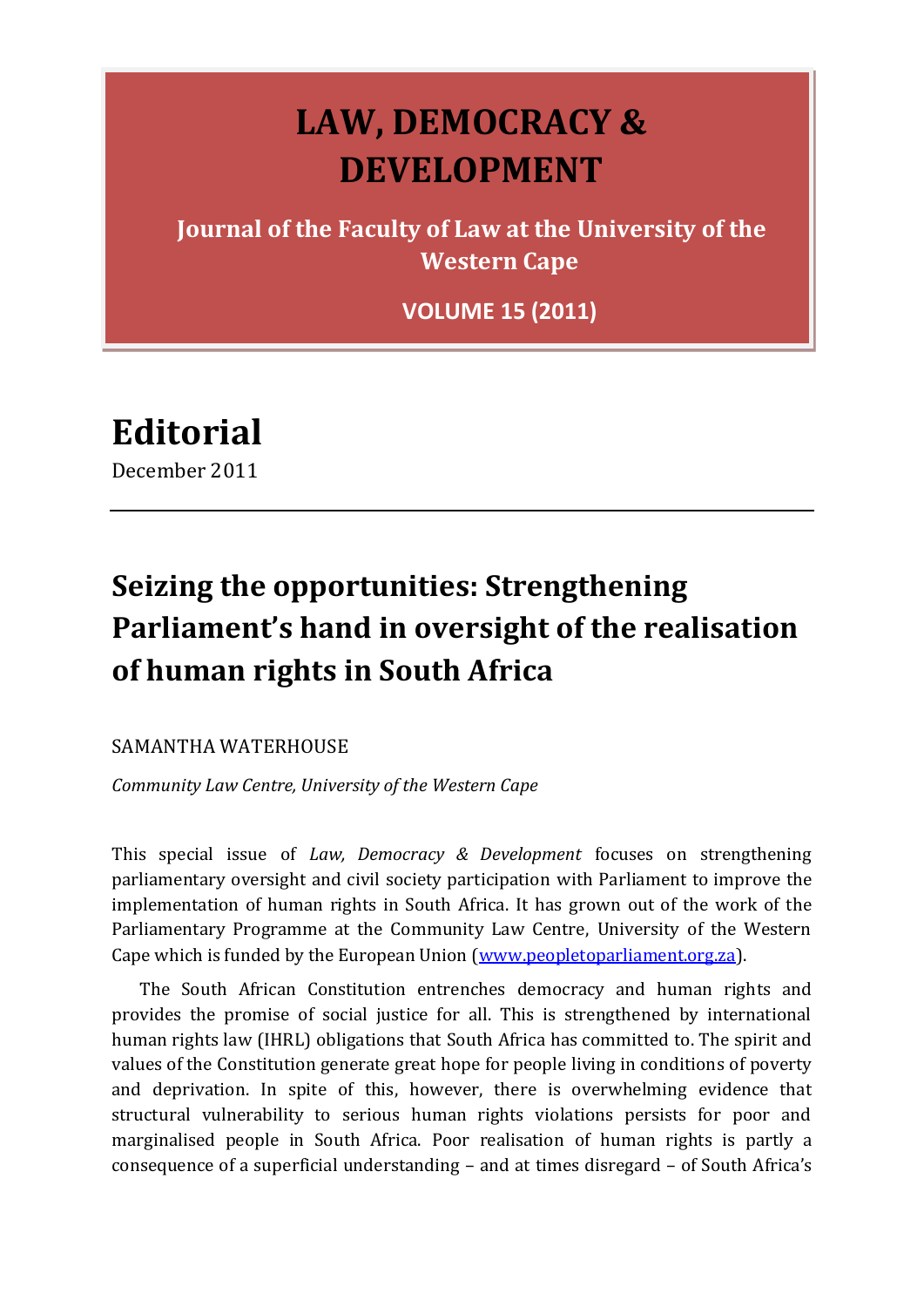obligations under domestic and international law. Poor parliamentary oversight is an additional systemic weakness that perpetuates these violations.

## **1 THE VALUE OF IHRL**

South Africa has signed and ratified a number of international and regional human rights treaties at the United Nations (UN) and African Union (AU), respectively. These include the International Covenant on Civil and Political Rights (ICCPR); the UN Convention Against Torture (CAT); the African Charter on the Rights and Welfare of the Child (ACRWC); the UN Convention on the Rights of the Child (CRC); the UN Convention Against all forms of Racial Discrimination (CERD); and the UN Convention on the Elimination of all forms of Discrimination Against Women (CEDAW) amongst many others. By signing and ratifying these treaties the Government makes a commitment, and in fact becomes obliged, to realise the rights contained within these treaties.

It is concerning that, at present, South Africa is one of only a handful of countries around the world that has failed to ratify the International Covenant on Economic, Social and Cultural Rights (ICESCR). Ratification of this treaty will strengthen the Government's commitment and leverage to ensure the delivery of services to the poorest and most marginalised members of society.

Along with the obligation to implement IHRL, ratification creates an obligation on the State to report to the relevant treaty monitoring bodies at regular intervals on its progress with implementing the treaty concerned. This reporting obligation is a mechanism to strengthen accountability in the international community through monitoring the status of human rights in Members States and monitoring the State's progress in realising rights.

Alarmingly, South Africa has an appalling track record in this regard. South Africa has been late in meeting its reporting obligations to most treaty bodies, with some reports, such as the report to the ICCPR, more than ten years late.<sup>1</sup> For example, after submitting its initial report to the CRC in 1997, no further reports have been submitted to this body; South Africa is now behind on two reports with the fourth one due in 2012. Furthermore, since ratifying the ACRWC in 2000, South Africa has yet to submit its initial report to the African Committee of Experts on the Rights and Welfare of the Child, in spite of this being due during 2002. All other reports due, except the report to the CEDAW committee, have also been delayed by a number of years. Where reports have been submitted, the quality and accuracy of the information has been problematic and questionable.<sup>2</sup>

**.** 

<sup>1</sup> Chenwi L *South Africa: State of State reporting under international human rights law* (2010) p30 & p72

<sup>2</sup> Chenwi (2010) p72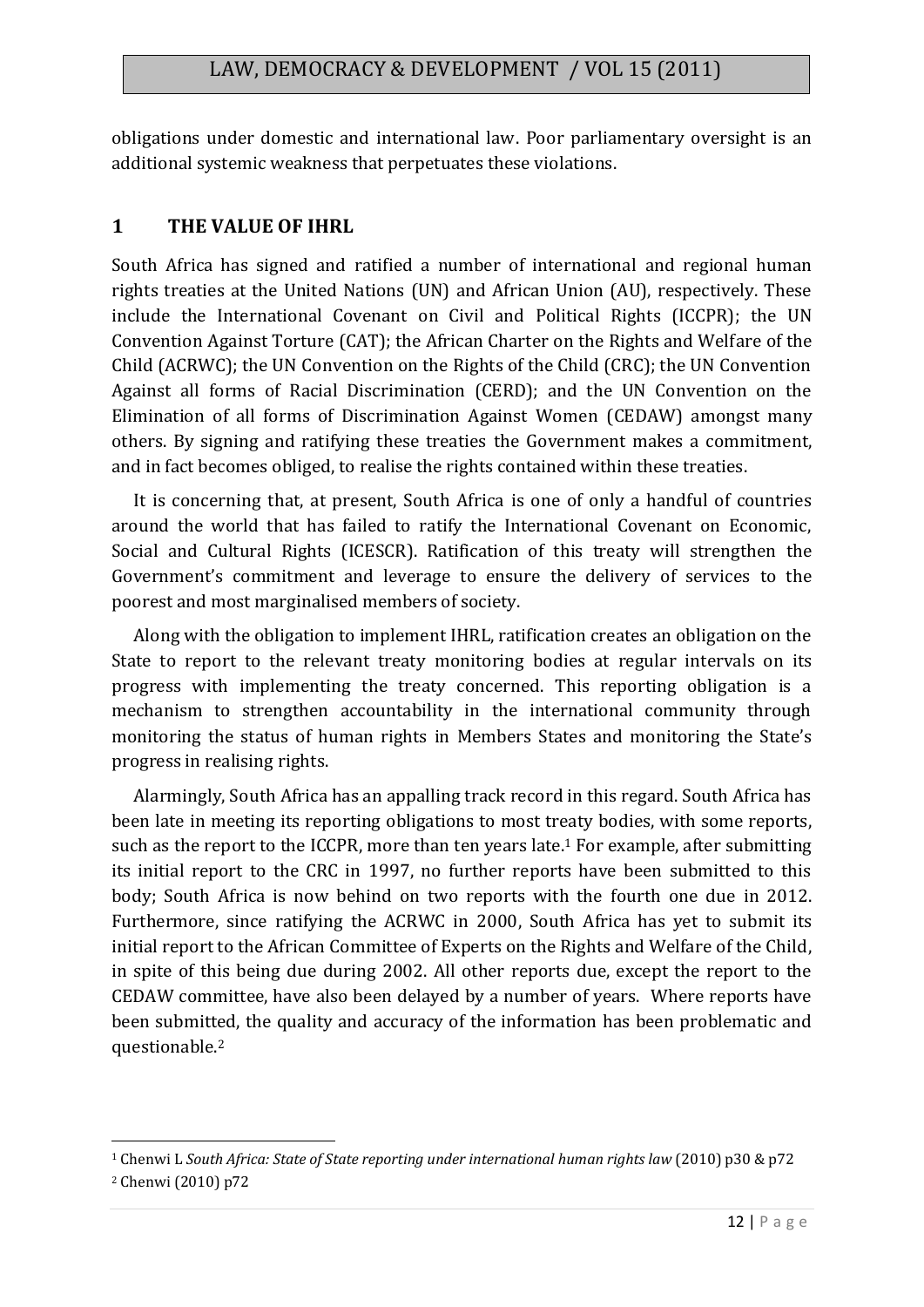The leverage of IHRL treaties can be used as a further tool to mobilise civil society and Parliament to ensure that South Africa delivers to the most vulnerable and marginalised people in the country.

## **2 PARLIAMENTARY OVERSIGHT**

Whereas it is the role of the Executive to deliver on these rights and obligations, the role of the national and provincial legislatures are to exercise oversight over such delivery. The value of oversight is in monitoring implementation and in creating an accountability mechanism. This role is central to the importance of Parliament to ordinary citizens, as it is through this that government departments can be compelled to deliver services and social justice.

While much attention is paid to the legislative function of parliaments, however, far less is given to this critical oversight function. The Report of the Independent Panel on the Assessment of Parliament that was conducted in 2008 expressed its concern, based on interviews conducted with committee chairpersons, about the quality of parliamentary oversight. In particular it noted the concerns raised by a number of committee chairpersons regarding the power relationships that exist between ministers and members of Parliament. Due to the party list electoral system, members of Parliament – who are required to exercise oversight over senior members of their party – are subject to the power of their parties to remove them from Parliament; and this, as observed by a former Speaker of the National Assembly, may result in members feeling "obliged to toe the party line".<sup>3</sup> The report notes that, as a result of these and other factors, the will of the Executive prevails over that of Parliament in many instances.<sup>4</sup>

An important site of intervention is the promotion of greater civil society participation in the oversight function of parliaments.

# **3 CIVIL SOCIETY PARTICIPATION IN PARLIAMENTARY OVERSIGHT**

Civil society has an important role to play in influencing law and policy and in ensuring that Parliament fulfils its oversight function effectively. Parliament has made progress in strengthening civil society participation over the past years; however, the extent and quality of this participation is weak and opportunities for meaningful engagement are limited. Where participation takes place, it tends to be confined to a handful of betterresourced national NGOs and academic institutions, national human rights institutions and other organisations and individuals with resources. In addition, although there are examples of coordinated civil society efforts, interactions with Parliament are generally uncoordinated and piecemeal.

1

<sup>3</sup> Frene Ginwala in a speech delivered at a 2002 Freedom of Information Conference, cited in Parliament of the Republic of South Africa *Report of the Independent Panel Assessment of Parliament (*2009) 36.

<sup>4</sup> Parliament of the Republic of South Africa (2009) 40.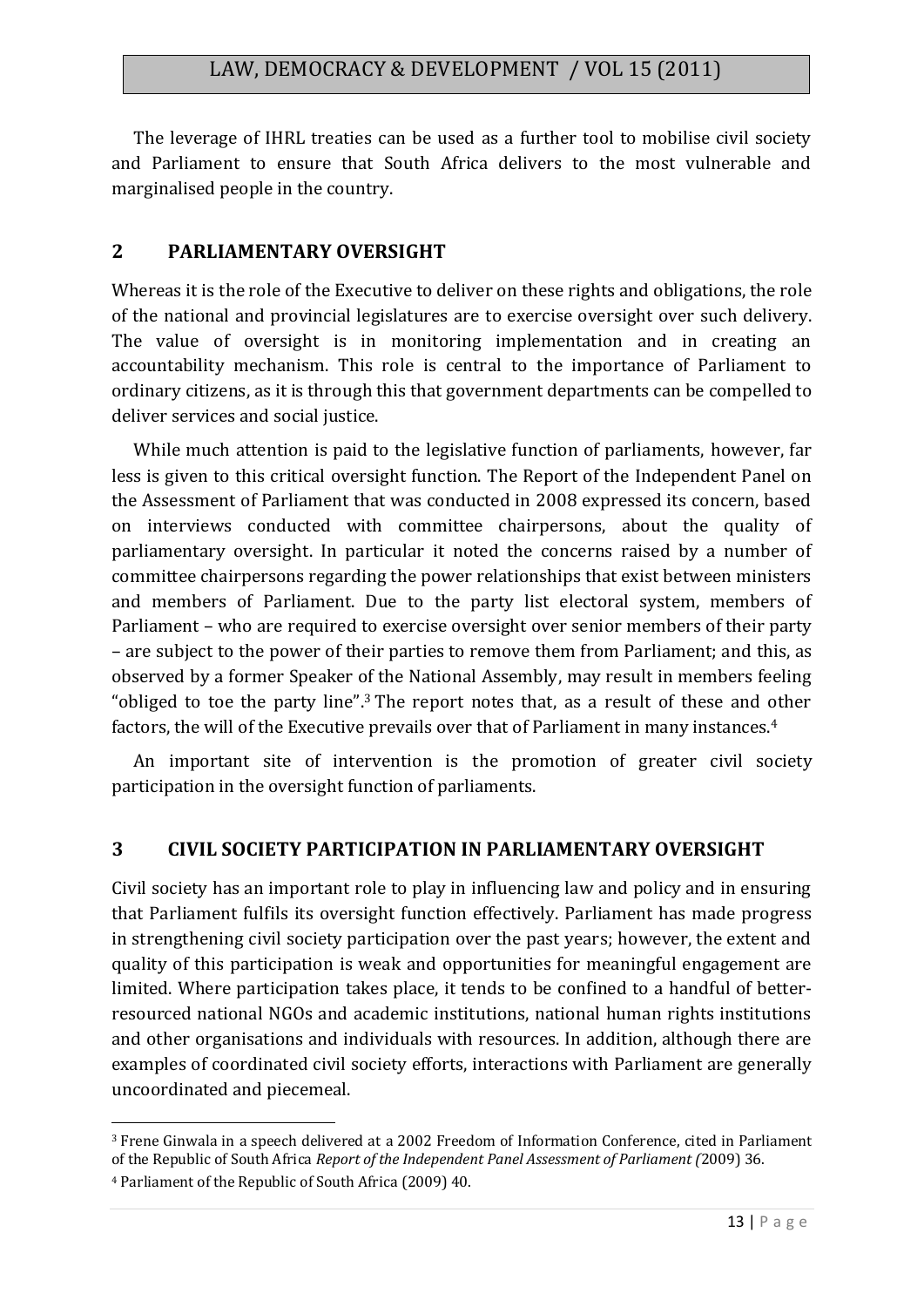## LAW, DEMOCRACY & DEVELOPMENT / VOL 15 (2011)

Furthermore, civil society participation in Parliament has focused predominantly on legislative reform and not on monitoring service delivery. A valuable entry point for civil society to engage with oversight is through Departmental annual reports to Parliament. In 2005 the *Guideline for Legislative Oversight through Annual Reports,* a research paper commissioned by the National Treasury, recommended that committees hold public hearings on annual reports. This Guideline provides some ideas on how such hearings could be optimally used.<sup>5</sup> Despite this only a handful of committees, such as the Portfolio Committee on Correctional Services, have instituted this as a regular practice. Space on committee agendas for civil society to engage in this way remains generally elusive.

Our experience has shown that where civil society organisations are organised and where these interact closely with parliaments, there are positive results in strengthening oversight and accountability of the Executive.<sup>6</sup>

#### **4 WHAT CAN CIVIL SOCIETY ORGANISATIONS OFFER PARLIAMENT?**

Access to quality information is essential to ensure effective oversight and the accountability of the Executive. Since legislatures are largely dependent on information that they receive from the very departments over which they are exercising oversight, this limits their ability to challenge the information presented. Although legislatures are able to augment this information by undertaking site visits and with research undertaken by the parliamentary research unit, the quality and extent of both of these sources of information are limited by the available capacity.

The information provided to Parliament by the Executive and through its in-house research team can be supplemented by information from civil society organisations which have technical expertise and can provide a "view from below". This information can take various forms, including the provision of information on what the legal and policy framework requires, empirical research on the situation and implementation of law and policy and case studies which can provide Parliament with a tangible sense of the issues that ordinary citizens and service providers experience on a day-to-day basis. Supplementary information of this nature can enhance the quality of parliamentary oversight and the accountability of the Executive by assisting members of Parliament to understand issues more completely and by providing direction regarding possible lines of enquiry.

The added value and impact of public participation is its potential to empower people in communities by enabling the development of skills, knowledge and capacity. It

1

<sup>5</sup> National Treasury *Guidelines for Legislative Oversight through Annual Reports* (2005) 25.

<sup>6</sup> Examples include the work of the Child Justice Alliance during the development of the Child Justice Act 75 of 2008, the Children's Bill Working Group during the development of the Children's Act 38 of 2005 and the Sexual Offences Bill Working group that worked together on the development of the Criminal Law [Sexual Offences and Related Matters] Amendment Act 32 of 2007.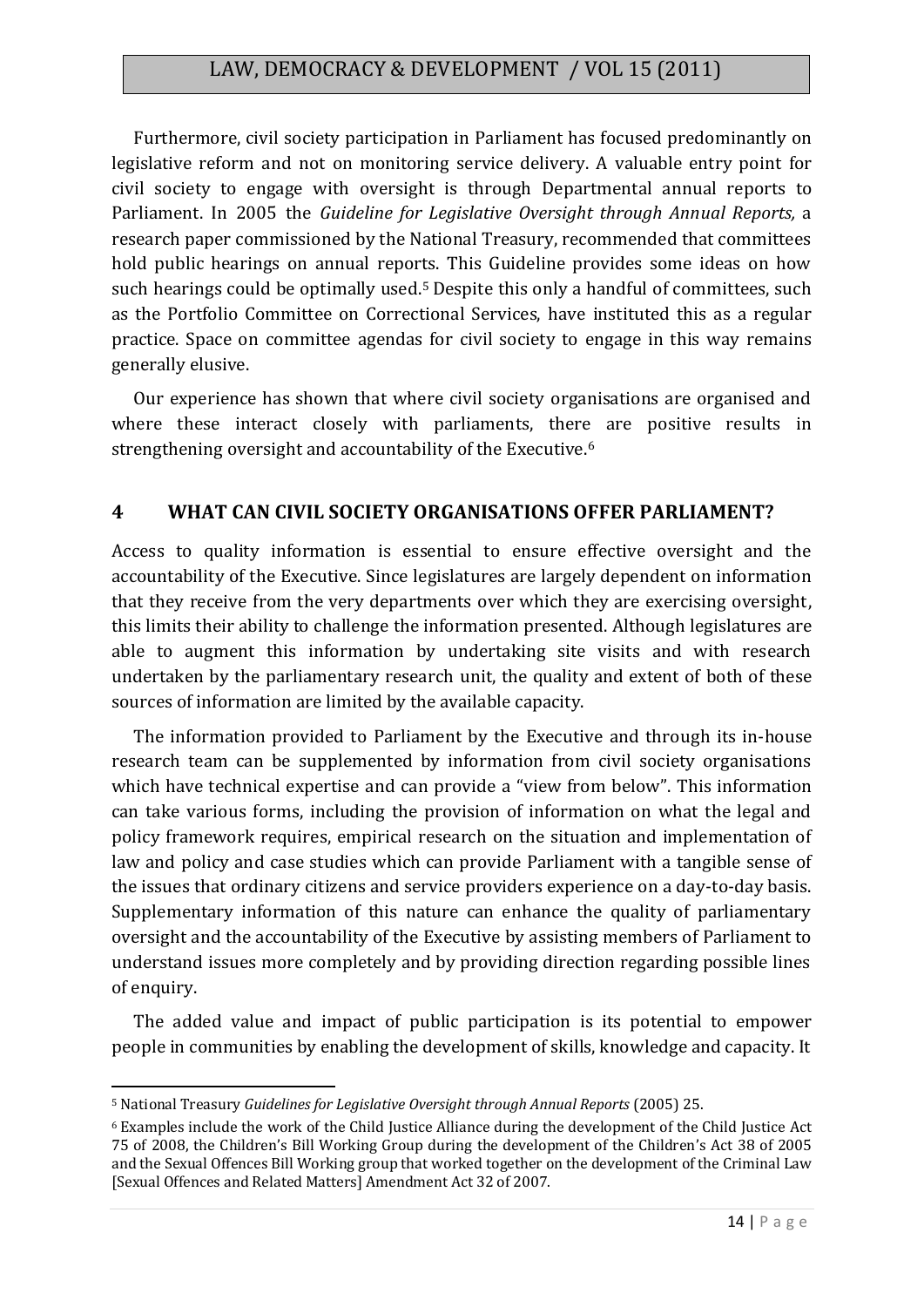may also result in powerful social movements that can add compelling political weight to issues of social justice.<sup>7</sup>

## **5 ABOUT THE ARTICLES IN THIS EDITION**

The articles contained in this special collection of *LDD* address different aspects of these issues.<sup>8</sup> The articles were prepared to establish the basis for and direction of the Parliamentary Programme at the Community Law Centre, and were presented at the inaugural seminar of the Programme in Cape Town on 20 October 2011. They will be published as they become available following peer review.

The first article addresses the role of Parliament in promoting compliance with IHRL. **Lilian Chenwi** explores this question by outlining the importance of IHRL in relation to promoting the rights contained in the South African Constitution. She notes that the Constitutional Court has considered IHRL an important framework within with to evaluate and understand the Constitution. The article explores current practice in relation to the process of ratification of international treaties, noting that this lies primarily with the Executive. While no role was assigned to Parliament regarding the negotiation of treaties, however, she highlights that the approval of the National Assembly and National Council of Provinces is required for international treaties to be binding on South Africa. She then argues that there is a potential role for Parliament to engage with the negotiation process, pointing out that the Report on the Independent Panel Assessment of Parliament recommends that Parliament adopt mechanisms to improve its capacity to engage with negotiation of international treaties, given the value of Parliament as a forum for debate on issues of national concern. Chenwi notes that IHRL commitments can also be used to frame questions for oversight over government departments. Finally, she argues that Parliament has an important role to ensure compliance with IHRL obligations, including on reporting obligations.

**Lukas Muntingh** addresses the nature of civil society participation in the National Parliament by exploring the extent of public participation in the legislative, oversight and accountability mandates of Parliament. He does this through presenting data on public participation in Parliament from January 2007 to July 2010. This data clearly shows strong emphasis on engagement that focuses on Parliament's legislative mandate and extremely limited public participation regarding oversight and accountability. He then reviews the legal and regulatory framework of public participation in Parliament, paying particular attention to recent case law which, he notes, provides considerable guidance to Parliament regarding public participation in the legislative process. The paper then discusses the relevance of this guidance in respect of the oversight and

<sup>1</sup> <sup>7</sup> De Villiers S, Calland R & Fakir E *A People's Government, The People's Voice: A Review of Public Participation in the Law and Policy-Making Process in South Africa* (2001) 66.

<sup>8</sup> The European Union has funded the writing of the articles contained in this edition. However, the views expressed do not necessarily reflect the position of the European Union.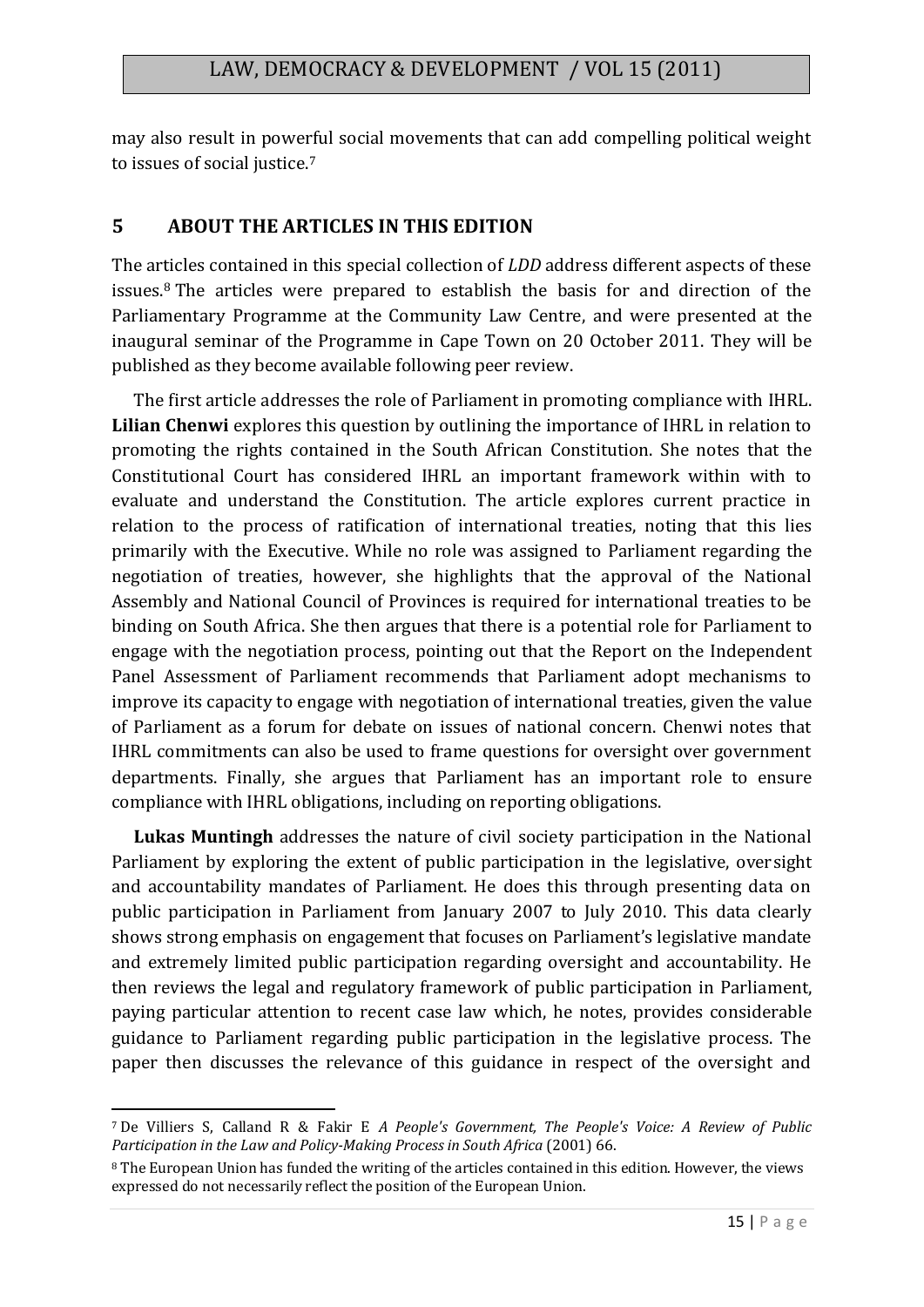## LAW, DEMOCRACY & DEVELOPMENT / VOL 15 (2011)

accountability mandates of Parliament; to this end he makes a strong argument for greater public participation in the budget vote and Departmental annual report discussions. Finally he emphasises the particular value of public participation in budget processes, arguing that the allocation of public funds and monitoring of the utilisation of these funds is of great public importance.

Similarly, **Lorenzo Wakefield** explores the mechanisms for civil society participation in key human rights structures within the African Human Rights System. He notes that a large number of civil society organisations (CSOs) have been granted observer status with the African Commission on Human and Peoples Rights (ACHPR). This enables CSOs to engage with the ACHPR through influencing the agenda and participating in sessions of the Committee. He discusses the mechanisms by which CSOs can engage with the Special Rapporteur on Prisons and Conditions of Detention, the Follow-up Committee on Torture, Cruel, Inhuman or Degrading Treatment or Punishment, the Special Rapporteur on the Rights of Women in Africa and the Working Group on Economic, Social and Cultural Rights in Africa. Similarly, he investigates the engagement of CSOs with the African Committee of Experts on the Rights and Welfare of the Child (ACERWC). He concludes by noting that, while a high standard is set in policy documents for CSO participation in these structures, meaningful CSO participation is still lacking to a large extent. He puts forward a number of reasons for this, including lack of knowledge of the rules and procedures amongst CSOs, funding constraints in attending meetings and resistance from the ACHPR to appointing special rapporteurs who are not already members of the ACHPR.

**Conrad Bosire** and **Nico Steytler** address the question of the role of sub-national parliaments in IHRL. Their article recognises that provincial legislatures have no direct role to play in the negotiation and ratification of IHRL from a constitutional perspective. However, they argue for the involvement of provincial legislatures in IHRL on three grounds. First, the mandated role of the NCOP (along with the National Assembly) to approve international agreements creates a link to the provincial legislatures in that the NCOP is comprised of nine provincial delegations, each under the direction of its provincial legislature. Secondly, they note that some provisions in international agreements must be implemented at a provincial level. Finally, they point out that the growing recognition of the role that provinces play in realising IHRL requires an understanding of the broad principals of the agreements in order to guide implementation at this level. For these reasons they argue that provincial legislatures have a role to play in negotiation and ratification of IHRL, in the domestication and implementation of IHRL, and in using IHRL instruments to carry out oversight at a provincial level.

This collection also includes two speeches relating to this topic.

The first, entitled "The role of Parliament, Civil Society and National Human Rights Institutions in State Reporting", was delivered by **Judge Jody Kollapen**, former Chairperson of the South African Human Rights Commission at the seminar *Promoting*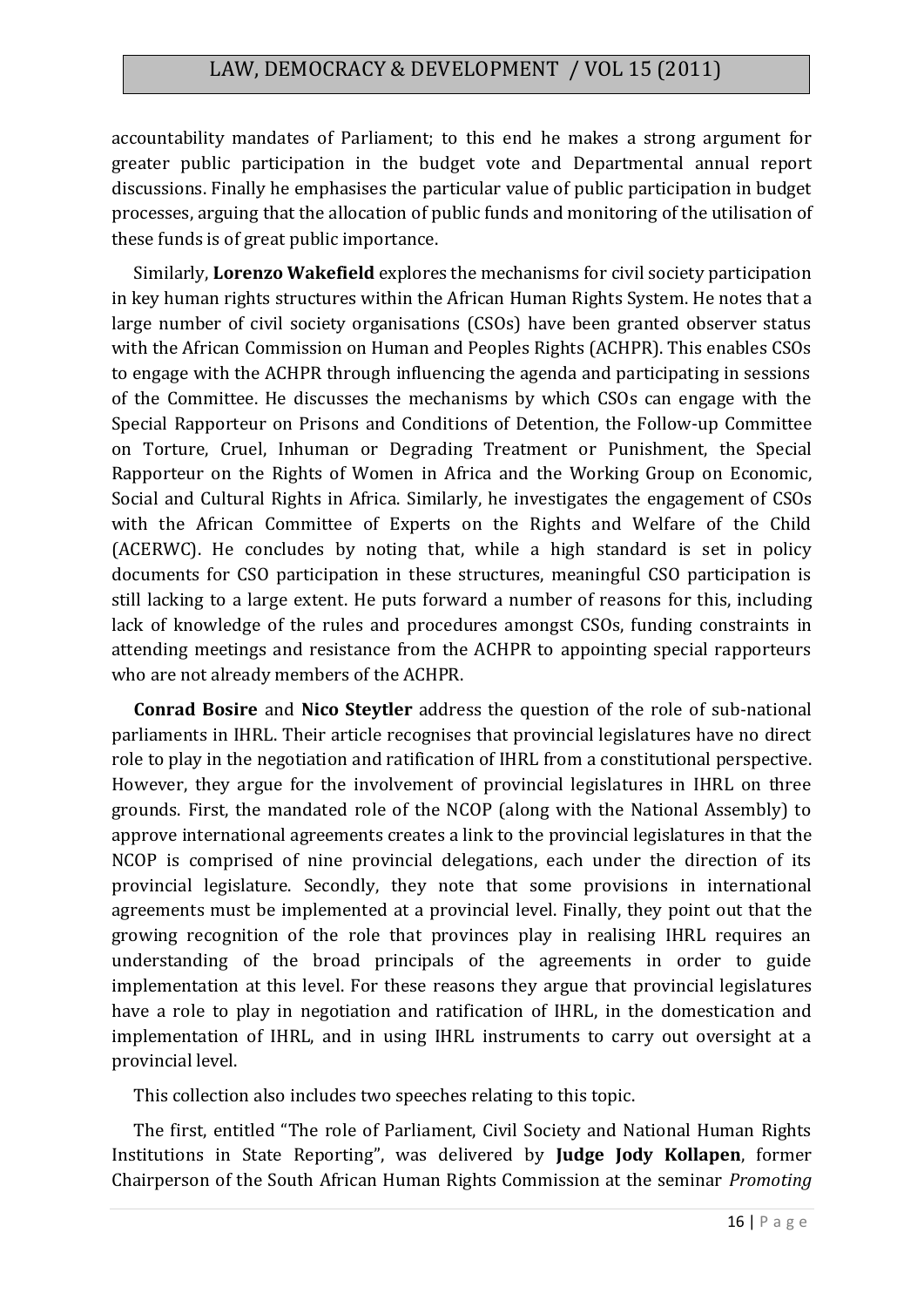## LAW, DEMOCRACY & DEVELOPMENT / VOL 15 (2011)

*Constitutional Rights Through International Human Rights Law: The State of South*  Africa's State Reporting.<sup>9</sup> In this speech he highlights key issues relating to South Africa's reporting on international obligations, these being the significant delays in submission of reports, problems with their content and lack of consultation in their development. He stresses that reporting, while being a state obligation, is the business of all citizens and notes that substantial grounds exist for supporting public participation in state reporting processes, including the Constitution, UN Human Rights Charter and resolutions taken by the UN General Assembly. The speech also recognises challenges faced by civil society in engaging in these processes. He then discusses the possible basis for a constitutional case to challenge state reporting processes on legal grounds and calls for an annual National Human Rights Report as a means of regularly monitoring human rights in South Africa. Considering the role of national human rights institutions, he argues for greater integration of international obligations in Parliamentary processes. Finally, he calls for regular and ongoing dialogue between government and civil society on these matters.

The second speech was delivered by **Deputy Minister of Cooperative Governance and Traditional Affairs Yunus Carrim,** who has 15 years' experience as a member of Parliament and chairperson of committees. His speech, "Towards a more activist parliament more engaged with civil society", was delivered at the launch of the Community Law Centre Parliamentary Programme on 20 October 2010. In this he highlights that an activist Parliament cannot be sustained without an activist society and calls on Parliament, civil society and ordinary people to share the responsibility of building an activist Parliament. The speech recognises that more effective cooperation is needed between Parliament and civil society at the same time as recognising that each have specific roles. He calls for further dialogue on how civil society organisations and Parliament can engage more effectively and creatively to increase pressure on the Executive to deliver more effectively. He discusses the ways in which some committees have innovated to strengthen the quality of engagement between committees and members of the public and move away from the "ten-minute per input conveyer-belt system of public submissions". These include working with representative groups of civil society organisations in a sustained way, as well as creating mechanisms to enable greater interaction between members of Parliament and the public. While he recognises that Parliament must strengthen its efforts to improve engagement, he also discusses a number of issues that must be addressed by civil society organisations to improve engagement. The speech puts forward ideas for further engagement between civil society and Members of Parliament in order to facilitate more creative engagement in the "complex political terrain in which there are many competing interests".

**.** 

<sup>9</sup> Organised by the Community Law Centre in Cape Town on 22 September 2010. Judge Kollapen was Acting Judge at the time that this speech was delivered.